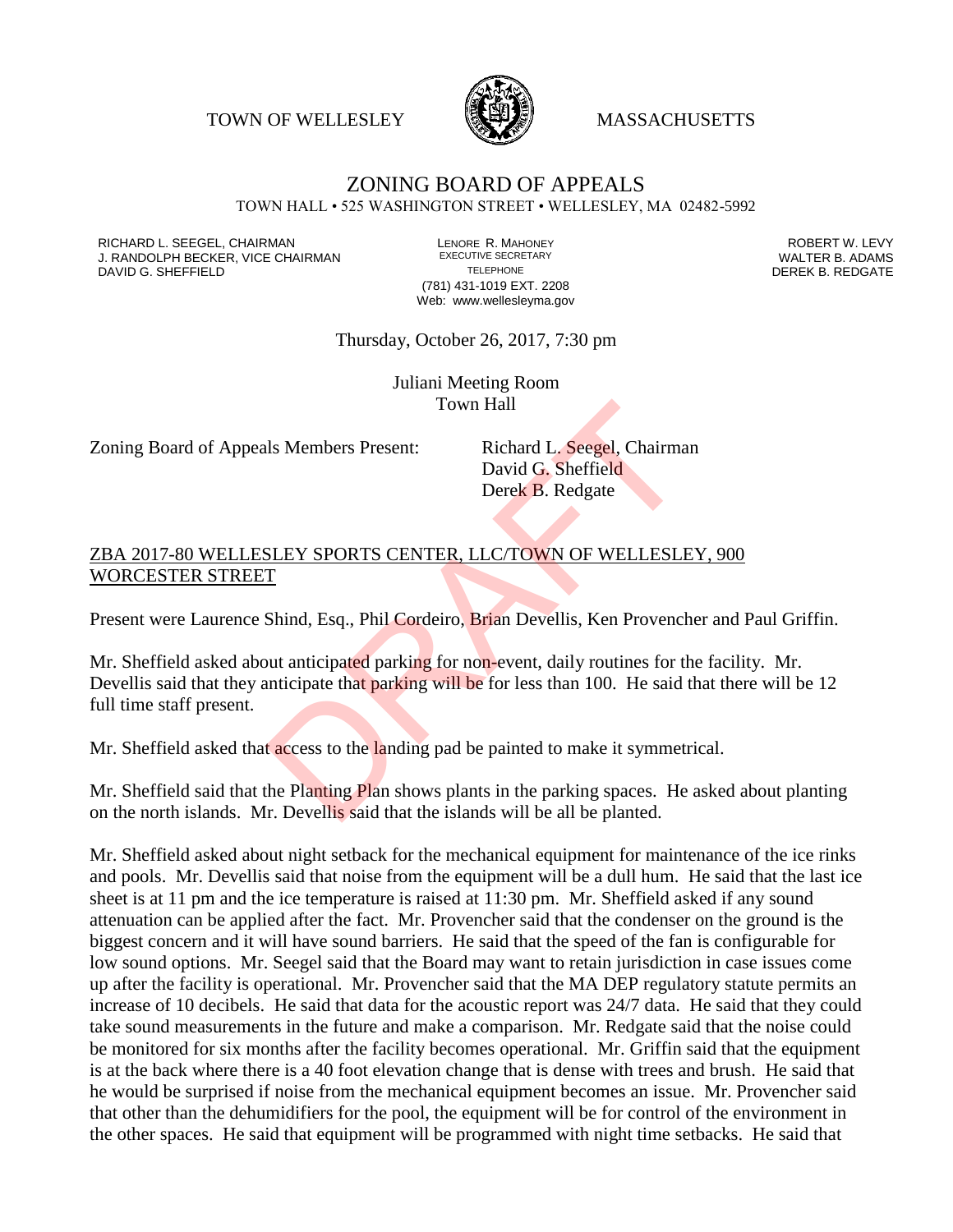the modeling had every piece of equipment running simultaneously and they were within the allowable 10 decibels. He said that they took a conservative approach in the acoustic model.

Mr. Seegel said that the Planning Board discussed hours of operation in the PSI. Mr. Devellis said that staff will arrive at 5:30 am and first ice will be at 6 am. He said that last ice is at 11 pm. He said that staff will close the building at 12:30 am. He said that they can stagger the lights shut off. He said that there will be some security lighting.

Mr. Cordeiro said that he worked extensively with DPW since last week. He said that they have satisfied Mr. Saraceno's comments and he has submitted a letter. He said that they identified changes to the site plan related to pedestrian circulation.

Mr. Sheffield discussed paint striping mirroring the striping on the north side of the entry plaza. He said that there is a detail on the southeast corner for access into the fire lane. He asked if it should be striped for no parking. Mr. Cordeiro said that they can put signage there for no parking.

Mr. Seegel said that the Applicant may want to apply for a special permit for a larger sign on the fence. He said that it should be larger than 12 square feet to be effective.

Mr. Sheffield asked about a website. Mr. Devellis said that the website is already up and will be updated.

Mr. Sheffield asked what will happen if people want to park on Lexington and Beechwood Roads to access the facility. Mr. Devellis said that enforcement of no parking there was approved under PSI. – no parking there. He said that notices will go out with lease agreements. He said that buses will not be allowed to remain on site.

Mr. Shind said that PSI requires a follow up traffic study on parking and site circulation between October 31 and March 31 of the first year of operation, then a secondary study after two years. Mr. Redgate as if use of compact spaces will be reviewed. He said that they will be inefficiently parked because people do not park in the lines. He said that the spaces could be re-striped if there is a problem. Applicant may want to apply for a special permit for a langer than 12 square feet to be effective.<br>
Suit a website. Mr. Devellis said that the website is alread<br>
at will happen if people want to park on Lexington and E<br>
De

Mr. Sheffield asked about temporary banners and flagpoles. Mr. Devellis said that they will come back for that at a later time.

Mr. Sheffield asked about the illuminated sign. He said that there was some push back on that. Mr. Develllis said that the sign can be helpful. He said that they can work with the town on the message. He said that other facilities have used them for amber alerts.

Mr. Redgate asked about construction while working with MassDOT. Mr. Devellis said that the goal is to have MassDOT approval during the first phase of occupancy. He said that MassDOT has been good to work with. He said that because hockey is seasonal, the goal is to get occupancy for the rink a year from now. Mr. Redgate confirmed that the plan is to open the two rinks first and the pool and other spaces afterwards. Mr. Devellis said that the turf in the field house will be done last. Mr. Shind said that the PSI required that signalization be installed prior to issuance of a Certificate of Occupancy. Mr. Seegel discussed inserting a condition for Police details before the traffic light is installed.

Mr. Redgate said that the Planning Board did a good job of conditioning its approval.